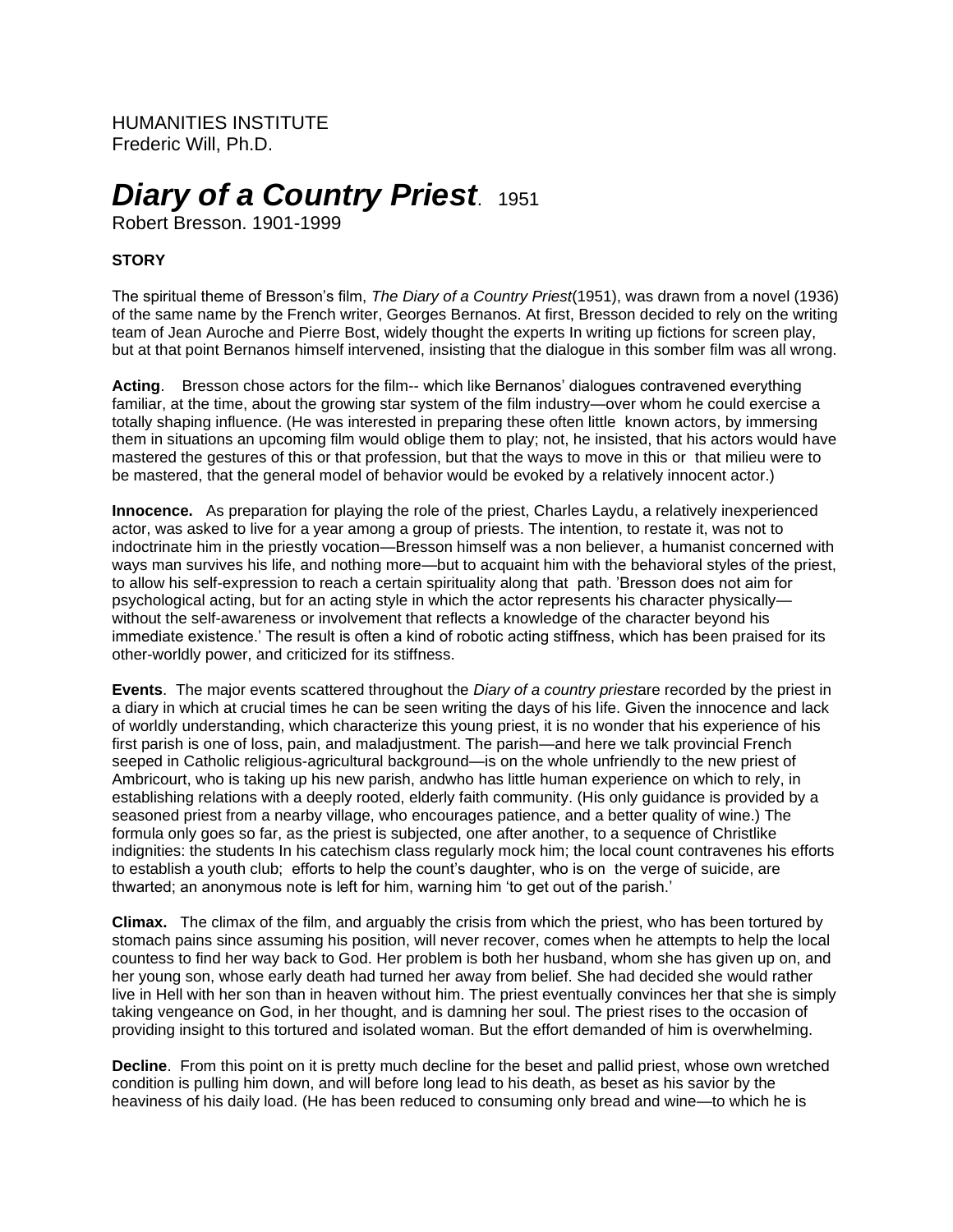addicted-- and which barely sustains him.) He is finally freed by a decision, to look for medical health, and on this quest he sallies out from his parish one morning, walking down the road with his suitcase, heading for the rain station in the nearby city. Although he is never to reacquire health, or the easy relation to God that had brought him to his parish, he is about to smile, for the first time in the film. That smile occurs, as he assumes his position on the back of the motorcycle, feels the wind blowing in his hair, and pulses for a moment with the joy and fulness of life.

### **THEMES**

**Isolation**. Although the priest has many duties in his new parish, he has no friends or allies, except, on occasion, the nearby village priest, a robust and seasoned member of his community, and a voice of sanity and adjustment for the 'country priest' of our film.

**Illness** The priest is at best frail and thin, and as time passes, in the joyless round of his duties, he gives in to serious stomach pains, restricts his own diet to bread and wine—in which he overindulges—and eventually dies, at least in part of malnutrition and depression.

**Theology** The priest's one triumph, in dealing with parish matters, appears to be the thoughtful counsel he provides the countess, who cannot conceal her hatred of God for having taken her young son away.

**Joy**. There is little joy in his film, or in the country priest depicted here. It as though we are forever waiting for the young man's narrow lips to crack into a slight smile, although they only do so once, when the priest sits on the motorcycle and feels the wind of life in his hair.

#### **CHARACTERS**

**The country priest** is on his first parish assignment. He is lonely, not adept at dealing with a narrow, deeply rooted old community, and with little support, from a community bent on keeping him away from them. He works hard at his job, scores one significant victory, over the countess' vengeance toward God, but eventually succumbs to bad health, unhappiness, and lack of support.

**The priest from the neighboring village**, who has good advice and good spirits to offer our country priest, reminds us of the life-skills required to survive in an isolated and demanding community.

**The countess**, who has lost her young son, scorns her husband, and wants revenge against God, is the most significant challenge faced by our young parish priest. The fact that he can convince her of God's care, is evidence of his commitment to his role.

#### CHARACTER ANALYSIS

#### **CONTRY PRIEST**

**Character** The young priest, on whose sufferings the film turns, is careful and thoughtful, in his new assignment as parish priest. However, he is not well, is frail and suffers from serious stomach problems, and is in the end not able survive the demanding and unfriendly human atmosphere in which he finds himself.

**Parallels**. In fiction one thinks of Faulkner's Cash Bundren, in *As I Lay Dying*. Cash will allow even his leg to fester, if it will aid in getting the central body buried. Charles Dickens' *A Tale of Two Cities*, wrap itself up around the self-sacrifice of Sydney Carton; Melville's *Billy Budd*sacrifices himself, in a way, for the whole world, like Jesus Christ.